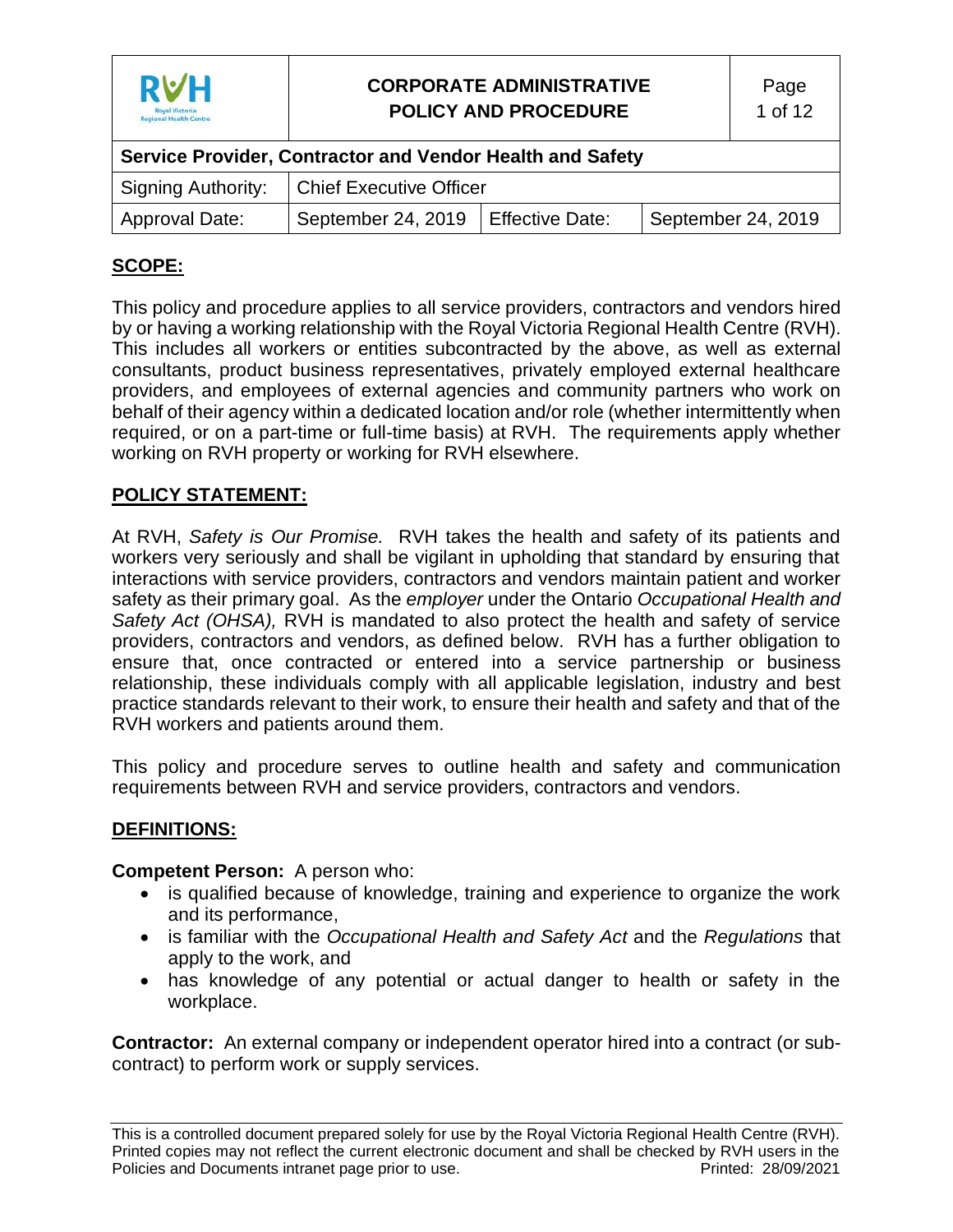

**Employer:** A person who employs one or more workers or contracts for the services of one or more workers and includes a service provider or subservice provider who performs work or supplies services.

**External healthcare provider:** An individual contracted by RVH or directly by an RVH patient or the patient's Substitute Decision Maker (SDM) to provide care to the patient within RVH for the purposes of:

- Providing care not available through RVH
- Supplementing care not available at the intensity desired by the patient/SDM
- Serving as an adjunct to the care provided at RVH

These services may be delivered by regulated or non-regulated healthcare professionals.

**Maintenance:** Work usually involving refurbishing, repair, replacement, or a minor change, or service or maintenance work (e.g., any scheduled preventative repair work, repair to heating, ventilation and air conditioning units, and small scale electrical activity). Any large-scale maintenance using construction methods or equipment shall be deemed *construction*, as defined above.

**Owner:** A trustee, receiver, mortgagee in possession, tenant, lessee, or occupier of any lands or premises used or to be used as work place, and a person who acts for or on behalf of an owner as his agent or delegate.

**RVH contact/liaison:** The RVH employee who is designated to supervise and/or oversee the service provider, contractor or vendor and acts as the contact person on behalf of RVH. This may be the leader of the department seeking the service relationship, or an appropriate representative for the job or project being carried out. The nature and location of the job or project shall guide selection of the appropriate RVH contact/liaison.

**Service provider:** A company or agency contracted to provide ongoing service to RVH. These companies or agencies may or may not be directly paid by RVH and their primary workplace may or may not be RVH premises. Examples include equipment services, utility service or repair companies, linen suppliers, waste haulers, community healthcare partners, pest control services, etc.

**Site:** The physical location in/on RVH owned or rented premises where work takes place.

**Solicitation:** The act of seeking the business of potential customers. In the context of RVH, this means directly speaking with physicians, workers or leaders to encourage their interest in and/or purchase of goods and services.

**Supervisor:** A person who has charge of a workplace or authority over a worker.

This is a controlled document prepared solely for use by the Royal Victoria Regional Health Centre (RVH). Printed copies may not reflect the current electronic document and shall be checked by RVH users in the<br>Policies and Documents intranet page prior to use.<br>Printed: 28/09/2021 Policies and Documents intranet page prior to use.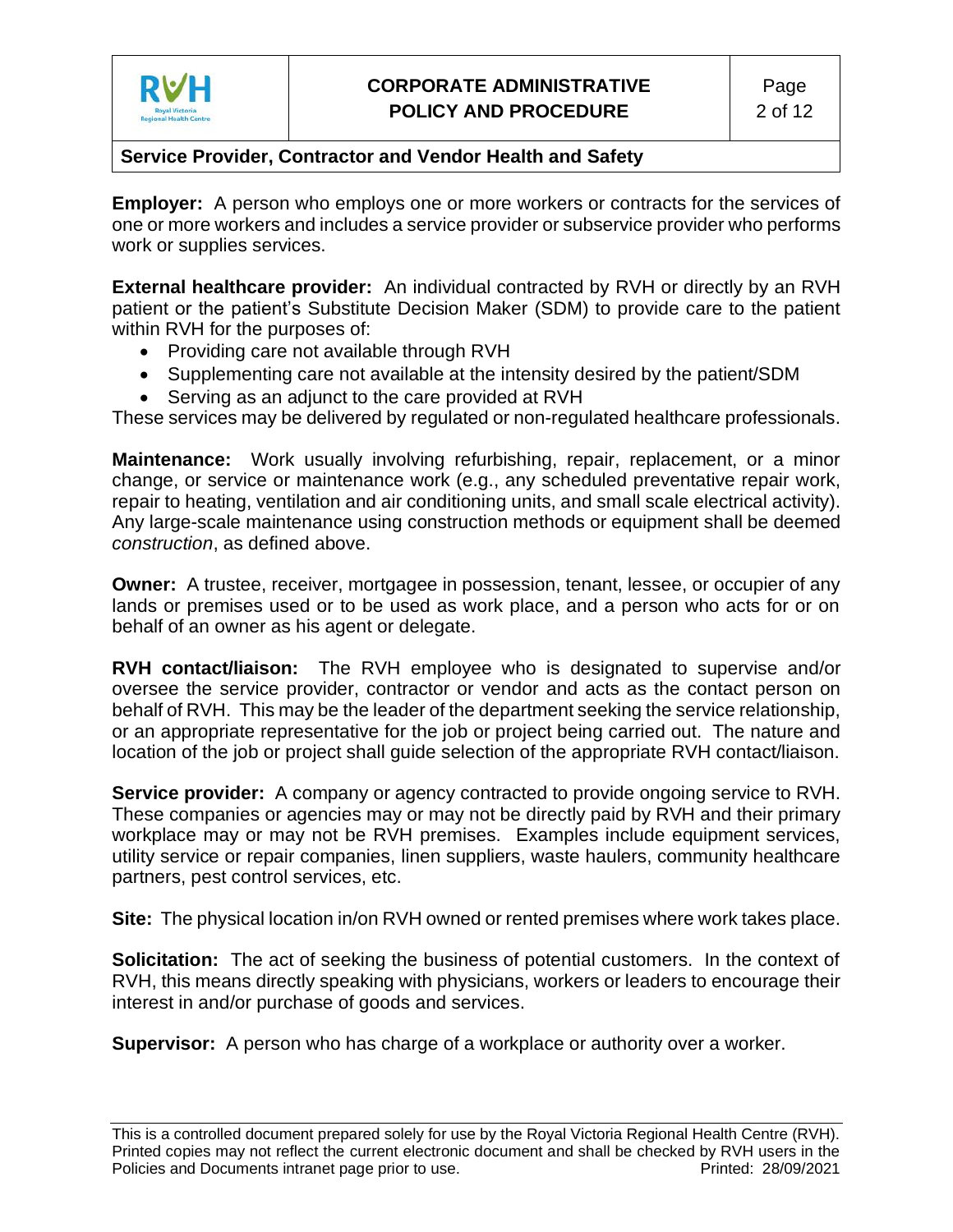

### **Service Provider, Contractor and Vendor Health and Safety**

**Vendor:** A person or company providing a paid good or service. Examples include those hired or authorized to sell goods by the RVH Auxiliary, the retail pharmacy, the food court, the retail respiratory products provider, company sales representatives, etc.

### **PROCEDURE:**

The safety of our patients and workers is our top priority. RVH facilities are open to the public 24-hours per day, meaning non-RVH individuals may justifiably move throughout the facility. This procedure serves to reasonably prevent unauthorized individuals from entering locations they do not have a need or right to enter.

RVH Leaders shall ensure they understand and enforce the requirements set out below. This shall include communication with their teams to ensure sign-in and other requirements are followed at all times. It shall be the responsibility of RVH employees to identify and address any service provider, contractor or vendor found in RVH owned or rented premises without the appropriate identification badge.

### *Prequalification Safety Review*

The RVH contact/liaison intending to engage in a service relationship with the service provider, contractor or vendor shall ensure the service provider, contractor or vendor demonstrates safety competence and has a history of safe performance and due diligence. As is appropriate for each service relationship, the service provider, contractor or vendor may have to, at the outset, submit written proof of any or all of the following (to be retained by the RVH department seeking to establish the service relationship):

- A positive Workplace Safety Insurance Board (WSIB) Experience Rating with appropriate liability insurance and WSIB coverage
- Appropriate and compliant health and safety policies, programs and training
- Competent supervisors and a program to completely undertake and control the work on behalf of RVH
- The ability to perform the work safely and in compliance with all provisions of the *OHSA*, other applicable regulations and applicable RVH policies and procedures
- Any other verification deemed to be necessary based on the specific nature of the service relationship

Where the contract entails publicly funded goods and services, the service provider, contractor or vendor shall submit evidence of any or all of the criteria required in the Request for Supplier Qualification process, as set out in the Ontario Broader Public Sector Procurement Directive. The prospective service provider, contractor or vendor shall contact the RVH Procurement and Business Development office for further information.

This is a controlled document prepared solely for use by the Royal Victoria Regional Health Centre (RVH). Printed copies may not reflect the current electronic document and shall be checked by RVH users in the<br>Policies and Documents intranet page prior to use.<br>Printed: 28/09/2021 Policies and Documents intranet page prior to use.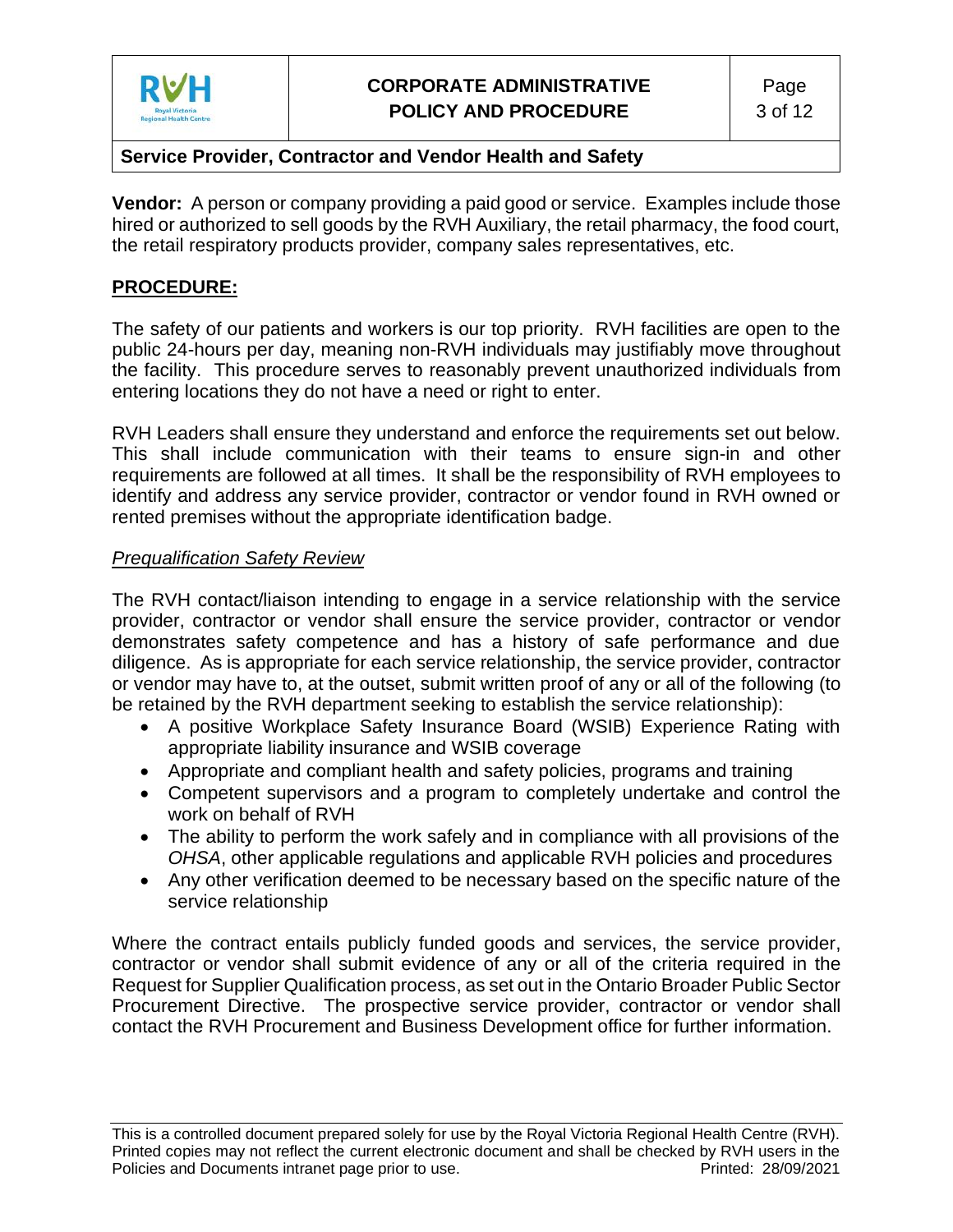

### *Pre-Contract Kick-Off Meeting: Development of Safe Work Plan*

- 1. The service provider, contractor or vendor shall attend a pre-contract kick-off meeting with the assigned RVH contact/liaison to develop and document the necessary safe work plan. At the discretion of the RVH contact/liaison, other RVH representatives may be involved to develop the plan (e.g., Infection Prevention and Control (IPAC), Quality and Risk, Safety, Security, Occupational Health, etc.).
- 2. The pre-contract kick-off meeting shall be documented and maintained by the RVH contact/liaison, who shall establish regular service reviews for the duration of the job or contract, when applicable.
- 3. Any potential hazards or other considerations shall be reviewed and documented:
	- The service provider, contractor or vendor shall ensure all equipment brought onto RVH property is in a state of good repair and meets all applicable government approvals and RVH requirements.
	- The service provider, contractor or vendor's equipment and materials shall be used and stored on RVH property in a safe manner that does not impede emergency equipment or patient care.
	- A full job hazard analysis (JHA) may be required, depending on the size and nature of the project. Whether a JHA is completed or not, the potential hazards or requirements to consider include but are not limited to:
		- o Applicable mandatory orientation or training content
		- $\circ$  Chemical, biological and/or pharmaceutical product handling, use and storage, access to Safety Data Sheets (as applicable) and spill control
		- o Clutter/housekeeping
		- o Confined and restricted spaces
		- o Designated substances (\*to be brought to the immediate attention of the RVH liaison/contact if occurring or likely to occur)
		- o Electrical work hazards
		- $\circ$  Emergency codes (set by the Ontario Hospital Association, Emergency Preparedness and as stipulated in the RVH Emergency Codes)
		- o Emissions related to any product, process and/or equipment used
		- $\circ$  Ergonomic hazards associated with patient and/or material handling
		- o Hand hygiene and communicable diseases
		- o Hazardous medications
		- $\theta$  Infection prevention and control, including signage and mould/dust control
		- o Ladder use, elevated work and fall arrest
		- o Lock out/tag out
		- o Noise and/or vibration control
		- o Personal protective equipment use
		- o Radiation, Magnetic Resonance Imaging and/or Nuclear safety
		- o Waste segregation and disposal in accordance with municipal and/or provincial requirements

This is a controlled document prepared solely for use by the Royal Victoria Regional Health Centre (RVH). Printed copies may not reflect the current electronic document and shall be checked by RVH users in the<br>Policies and Documents intranet page prior to use.<br>Printed: 28/09/2021 Policies and Documents intranet page prior to use.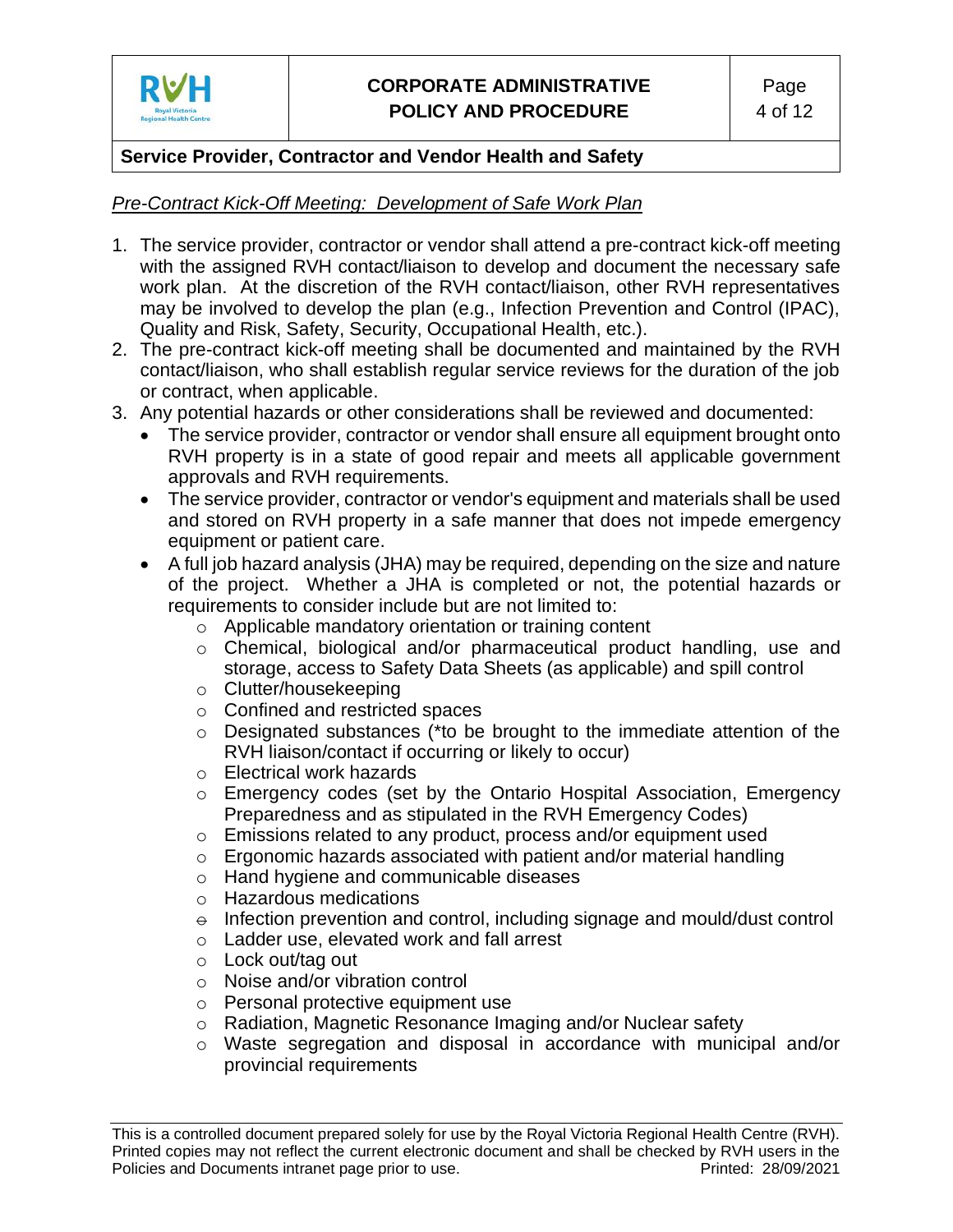

### **Service Provider, Contractor and Vendor Health and Safety**

- Where any of the above hazards have been identified as occurring or likely to occur within the course of the work, development and implementation of control measures shall be the sole responsibility of the service provider, contractor or vendor. These control measures shall be provided to the RVH liaison/contact in written form and shall expressly protect the service provider, contractor or vendor as well as any RVH workers, patients or visitors in the vicinity of the work. This provision does not apply in the event of the discovery of unforeseen hazards.
- 4. With the exception of RVH-specific content, legislated training requirements and any additional training for hazards identified in the pre-contract kick-off meeting shall be the responsibility of the service provider, contractor or vendor. Training records shall be maintained by the service provider, contractor or vendor (available to the RVH contact/liaison if required). Depending on the nature of the work or service being provided, participation in RVH orientation may also be required (see next section).
- 5. Ongoing approved service providers, contractors and vendors who work on-site shall have their safe work plans reviewed at the start of each new job or contract (or once every three years, whichever comes first). This review shall be completed by the RVH contact/liaison (or as otherwise negotiated between the RVH contact/liaison and the service provider, contractor or vendor).

### *Safety, Security and Occupational Health Certification and Documentation Requirements*

The health and safety of service providers, contractors and vendors and of RVH workers, patients and visitors is of utmost importance. If work is performed or service is provided in occupied patient areas, a determination of the level of risk for all is required. This risk is based on the proximity of the work being performed or serving being provided to RVH patients. Safety, Security and Occupational Health requirements, such as orientation, immunization, respirator fit-testing, and so on, are dependent on that level of risk. Please refer to *Appendix I Safety, Security and Occupational Health Risk Algorithm.*

The following shall be completed and maintained with the service provider, contractor or vendor safe work plan (or community partnership documentation):

- 1. WSIB Certificate of clearance (eClearance)
- 2. Proof of liability insurance
- 3. RVH Privacy and Code of Conduct pledges
- 4. All applicable safety, security and occupational health requirements (including ongoing maintenance thereof), based on the level of risk (refer to *Appendix II Safety, Security and Occupational Health Requirements*).

### *Reporting and Investigation of Work-Related Injuries, Illnesses and Hazards*

In the event of service provider, contractor or vendor injury, illness/exposure or hazard inside their work site (that is, where those workers are the only ones present within the site, have control of the physical location and activities taking place therein), their own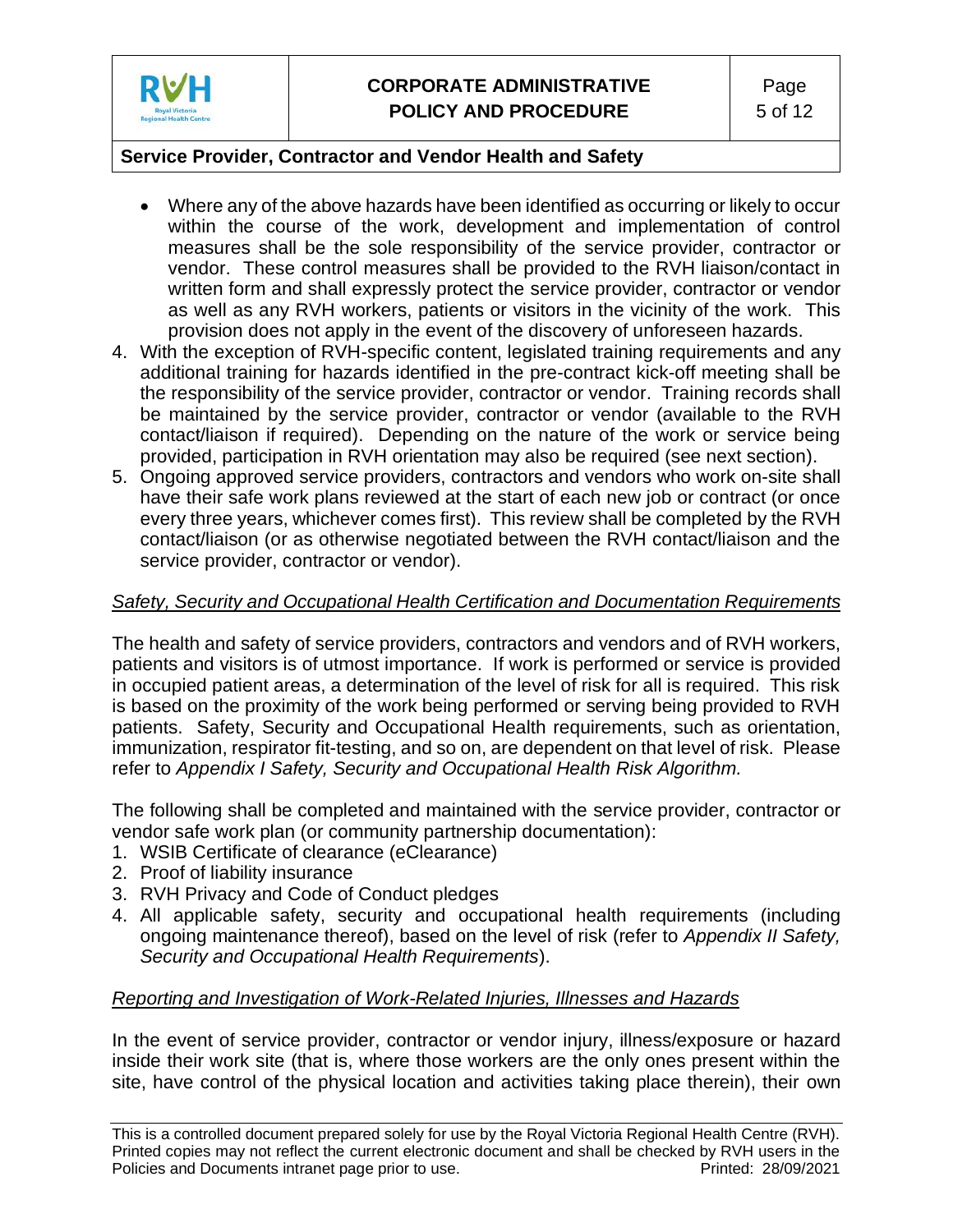

## **Service Provider, Contractor and Vendor Health and Safety**

reporting, investigation and follow-up process shall be followed. However, the RVH contact/liaison shall be notified of the event as soon as reasonably possible. If necessary, such as in the case of a critical injury or fatality, copies of reporting, investigation and follow-up documents shall be provided to the RVH contact/liaison.

In the event of service provider, contractor or vendor injury, illness/exposure or hazard in an area also occupied by RVH workers, patients or visitors, their own process shall apply, as above, but they shall also immediately report the event to the RVH contact/liaison. The RVH contact/liaison shall ensure that a Safety Learning System (SLS) incident report is submitted as soon as reasonably possible, with the assistance of Safety, Security and/or Occupational Health, as is appropriate in the circumstances. Further investigation and follow-up shall be completed in accordance with RVH Corporate Administrative Policy and Procedure, *Employee Injury, Illness, Hazard Reporting and Investigation.*

#### *Conduct Expectations*

Service providers, contractors and vendors who wear their company uniforms shall wear their company identification badges at all times and/or be issued RVH Contractor or Vendor badges, also to be worn at all times. These shall be issued on a day-to-day, short-term or long-term basis, depending on the duration of the contract or agreement made for each project/contract, from one of the following locations:

- Facilities and Building Operations contractor window
- Procurement and Business Development office
- Capital Planning and Redevelopment office
- Locating window/Security office (available 24-hours)

Service providers, contractors and vendors who wear street clothes shall do so in accordance with RVH Corporate Administrative Policies and Procedures, *Corporate Dress Code* and *Footwear*. Reasonable exemptions with regard to work jeans or other construction attire shall be made when appropriate, depending on the nature of work being performed or service being provided. They shall wear their company identification badges at all times and/or be issued RVH Contractor or Vendor badges, as above, to be worn at all times.

Service providers, contractors and vendors shall:

- 1. Remain in their designated work areas. They shall not access other areas unless necessary and expressly permitted (and documented) in their safe work plans.
- 2. Conduct themselves in a professional manner at all times and abide by all applicable policies regarding special requirements (e.g., Restriction on Food and Beverage Consumption, etc.).
- 3. Refrain from using scented products (e.g., perfumes and colognes, any product containing highly volatile compounds, etc.) in accordance with RVH Corporate Administrative Policy and Procedure, *Scent Reduction*.

This is a controlled document prepared solely for use by the Royal Victoria Regional Health Centre (RVH). Printed copies may not reflect the current electronic document and shall be checked by RVH users in the<br>Policies and Documents intranet page prior to use.<br>Printed: 28/09/2021 Policies and Documents intranet page prior to use.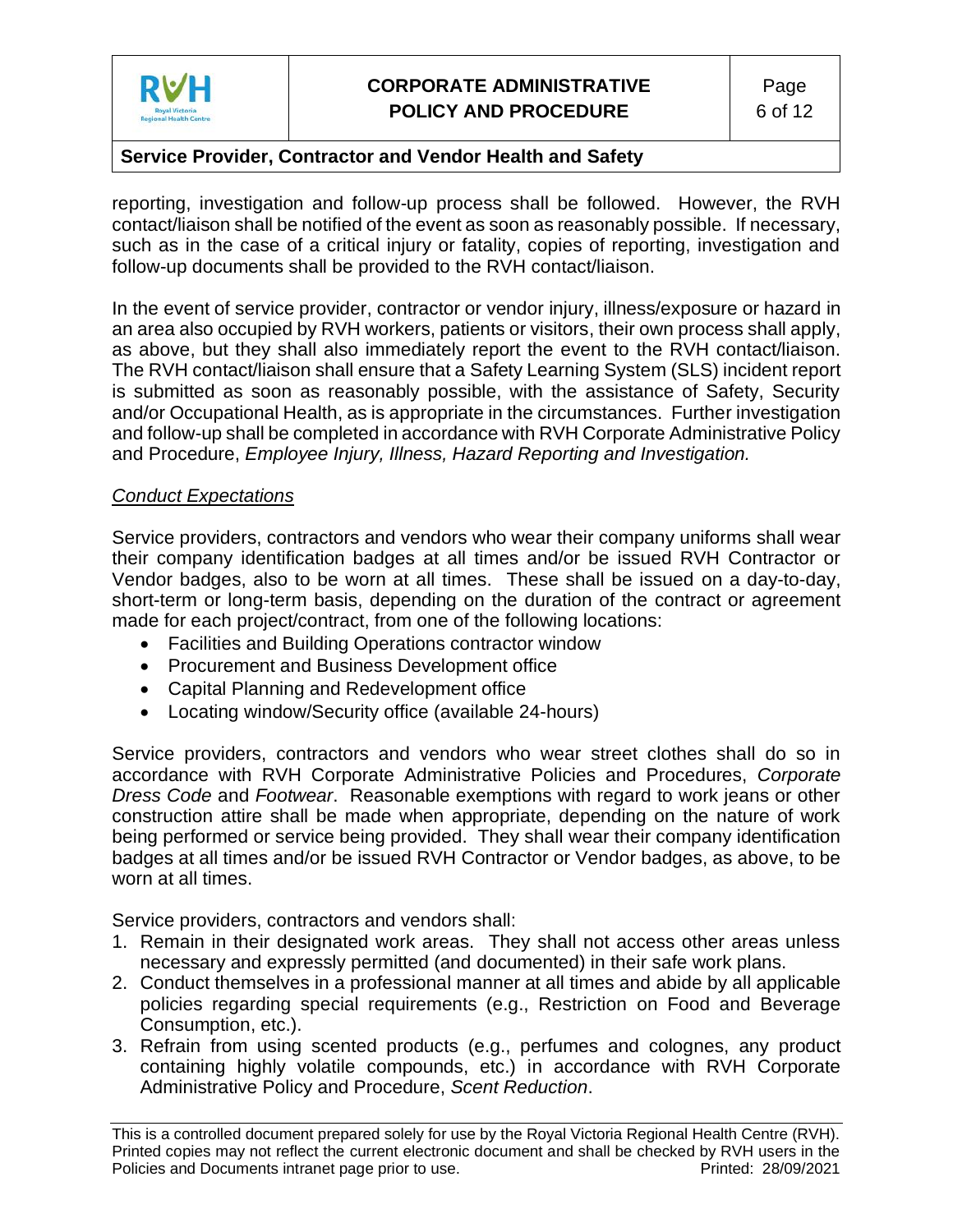

### **Service Provider, Contractor and Vendor Health and Safety**

- 4. Not smoke, vapourize, ingest, chew, or otherwise take in any alcohol, tobacco, cannabis products (whether medicinal or recreational), or any other impairing substance, whether medicinal (prescribed, off-label or not prescribed) or recreational, while on RVH property.
- 5. Be prohibited from RVH property if found in possession of, using or reasonably appearing to be impaired by alcohol, cannabis or any other impairing substance, whether medicinal (prescribed, off-label or not prescribed) or recreational.
- 6. Be prohibited from RVH property if found engaging in any form of violence, harassment, bullying, or sexual harassment (whether implied or otherwise).
- 7. Be aware of areas that prohibit the use of cell phones. Cameras or other recording devices shall be prohibited unless necessary and expressly permitted (and documented) in their safe work plans.
- 8. Advise the RVH contact/liaison of any use of subcontractors and ensure their safe work plans expressly includes provisions and expectations of these individuals prior to bringing them on site.

### *Disciplinary Action and/or Revocation of Safety Certificate*

- 1. Violations of the provisions set out in this policy and procedure and/or of the safe work plan, along with any subsequent discipline, shall be documented in writing and recorded on the Service Provider, Contractor and Vendor Compliance Checklist (refer to *Appendix III*) by the RVH contact/liaison. Such violations shall be escalated as required and may involve other RVH representatives.
- 2. Disciplinary documentation shall include:
	- the nature and date of the incident;
	- the service provider, contractor or vendor involved;
	- the service provider, contractor or vendor company involved; and
	- the corrective action(s) taken.
- 3. Disciplinary action, dependent on the nature and frequency of the incident(s), may not be limited to discipline of an individual service provider, contractor or vendor but may ultimately result in a ban of the service provider, contractor or vendor company from working at RVH.

### *Roles and Responsibilities*

Service provider, contractor and vendor companies shall be responsible for:

- Ensuring their workers adhere to the Project or Service Health and Safety Rules at all times (refer to *Appendix II*).
- Ensuring an appropriate representative attends the pre-contract kick-off meetings and received the agreed upon Safe Work Plan.
- Ensuring RVH is informed of all sub-contractors hired by the service provider, contractor or vendor and that those individuals have received the applicable RVH training and copy of the safe work plan.

This is a controlled document prepared solely for use by the Royal Victoria Regional Health Centre (RVH). Printed copies may not reflect the current electronic document and shall be checked by RVH users in the<br>Policies and Documents intranet page prior to use.<br>Printed: 28/09/2021 Policies and Documents intranet page prior to use.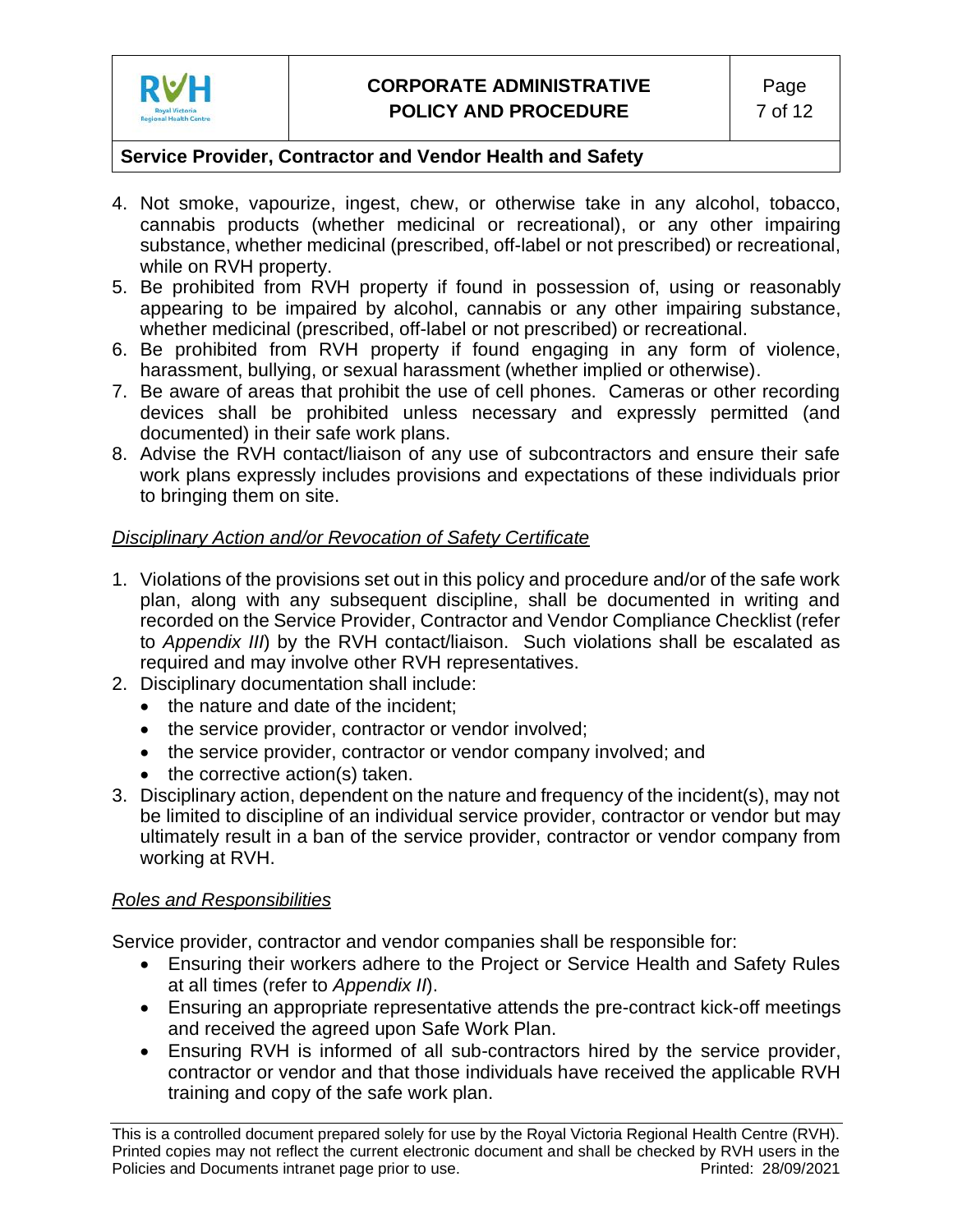

### **Service Provider, Contractor and Vendor Health and Safety**

• Ensuring all service provider, contractor or vendor workers have met Safety, Security and Occupational Health Requirements and submitted records thereof (refer to *Appendices I and II*).

RVH Contacts/Liaisons shall be responsible for:

- Ensuring the service provider, contractor or vendor has reviewed this policy and attended a documented pre-contract kick-off meeting.
- Providing the service provider, contractor or vendor with a copy of the Project or Service Health and Safety Rules (*Appendix II*).
- Obtaining required copies of documentation as outlined in the *Certification and Documentation* section above, the Service Provider Compliance Checklist and the pre-contract kick-off meeting.
- Enforcing all plans and permit requirements (e.g., Hot Work Permit, etc.).
- Enlisting the assistance of Facilities and Building Operations, Environmental Services, Capital Planning and Redevelopment, Procurement and Business Development, the department/unit Manager, Safety, Security, Occupational Health, Quality and Risk, IPAC, etc., as applicable and required in the area in which the work is being done.
- Conducting contract service evaluations on service provider's performance using the Constructor, Contractor and Service Provider Compliance Checklist.

Leaders in the work/service area shall be responsible for:

- Communicating the purpose and requirements of this policy and procedure to their teams, as outlined in the introduction to this procedure section.
- The protection of RVH employees and professional staff as well as equipment in their departments/units while work or service is in progress.
- Ensuring the service provider, contractor or vendor's work is in accordance with RVH policies and procedures.
- Reporting any concerns to the appropriate RVH contact/liaison.

Other RVH representatives, as applicable (e.g., IPAC, Quality and Risk, Safety, Security, Occupational Health, etc.), shall be responsible for:

- Ensuring that all applicable policies and procedures are up to date.
- Participating in pre-contract kick-off meetings when requested.
- Reporting any concerns to the appropriate RVH contact/liaison.

### *Documentation*

Please refer to the Service Provider, Contractor and Vendor Compliance Checklist (*Appendix III*).

## **CROSS REFERENCES:**

This is a controlled document prepared solely for use by the Royal Victoria Regional Health Centre (RVH). Printed copies may not reflect the current electronic document and shall be checked by RVH users in the<br>Policies and Documents intranet page prior to use.<br>Printed: 28/09/2021 Policies and Documents intranet page prior to use.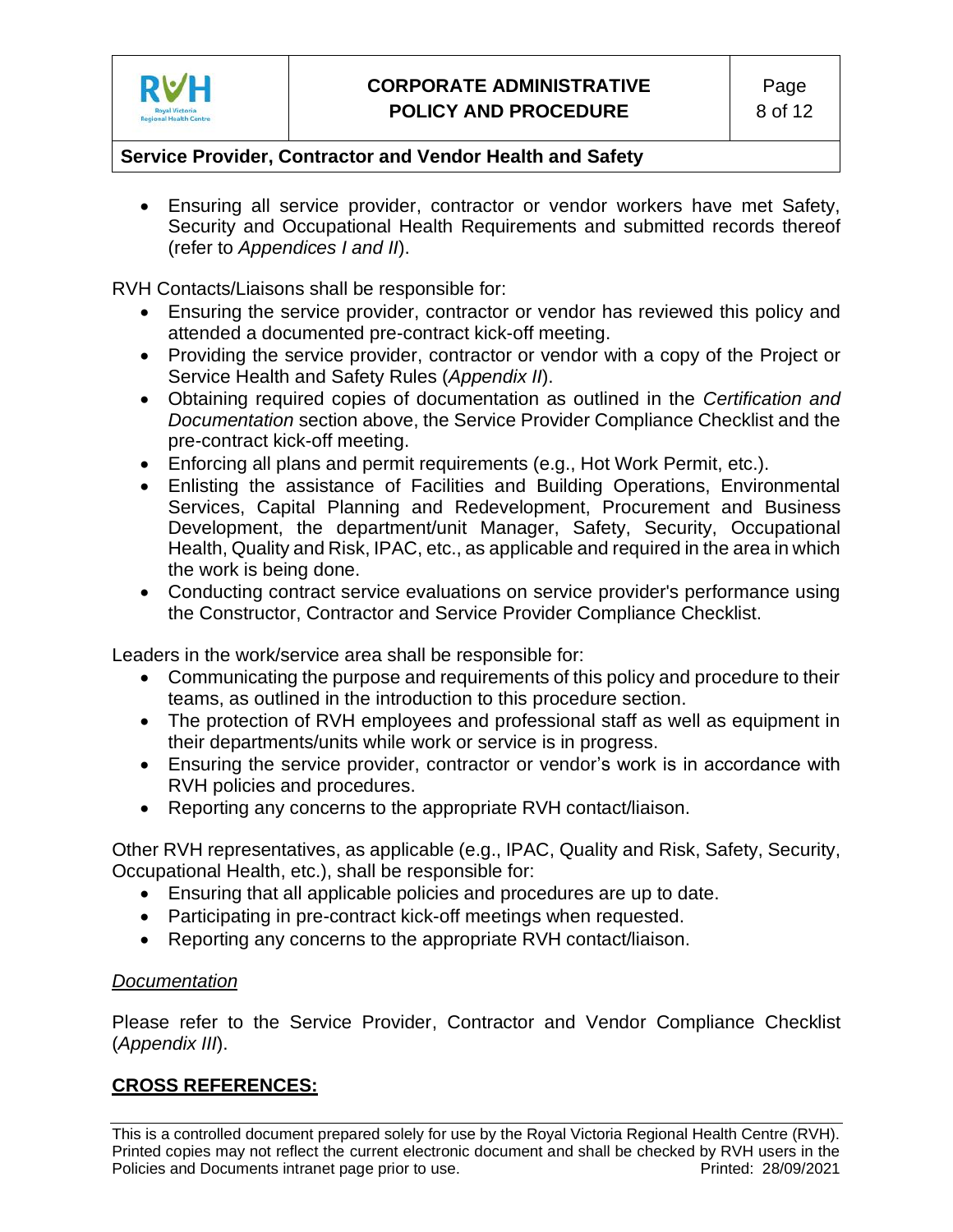

Corporate Administrative Policy and Procedure (2018) *Equipment Lockout and Tagout*

Corporate Administrative (IPAC) Policy and Procedure (2011) *Construction and Renovation* (and all corresponding appendices)

Corporate Administrative (OHS) Policy and Procedure (2017) *Elevated Work and Fall Protection*

Corporate Administrative (OHS) Policy and Procedure (2018) *Employee Injury, Illness, Hazard Reporting and Investigation*

Corporate Administrative (OHS) Policy and Procedure (2018) *Footwear*

Corporate Administrative (OHS) Policy and Procedure (2018) *Ladder Safety*

Corporate Administrative (OHS) Policy and Procedure (2018) *Scent Reduction*

Corporate Administrative (OHS) Policy and Procedure (2018) *Worker Slips, Trips and Falls*

Corporate Clinical Policy and Procedure (2018) *Regulated and Non-Regulated Privately Employed External Healthcare Providers*

Departmental Clinical (Operating Room) Policy and Procedure (2018) *Interpreters or Guards in the Operating Room/Post-Anaesthetic Care Unit*

Restriction on Food and Beverage Consumption (2015)

RVH Emergency Codes and Contingency Plans, all

#### **REFERENCES:**

*Broader Public Sector Accountability Act*, 2010, S.O. 2010, c. 25, retrieved 09 June 2018 from<https://www.ontario.ca/laws/statute/10b25?search=lobby>

*Confined Spaces,* Ontario Regulation 632/05, retrieved 04 August 2017 from <https://www.ontario.ca/laws/regulation/050632>

*Designated Substances,* Ontario Regulation 490/09, retrieved 04 August 2017 from <https://www.ontario.ca/laws/regulation/090490>

Halton Healthcare Services (2014) *Service provider Safety Policy*

This is a controlled document prepared solely for use by the Royal Victoria Regional Health Centre (RVH). Printed copies may not reflect the current electronic document and shall be checked by RVH users in the<br>Policies and Documents intranet page prior to use.<br>Printed: 28/09/2021 Policies and Documents intranet page prior to use.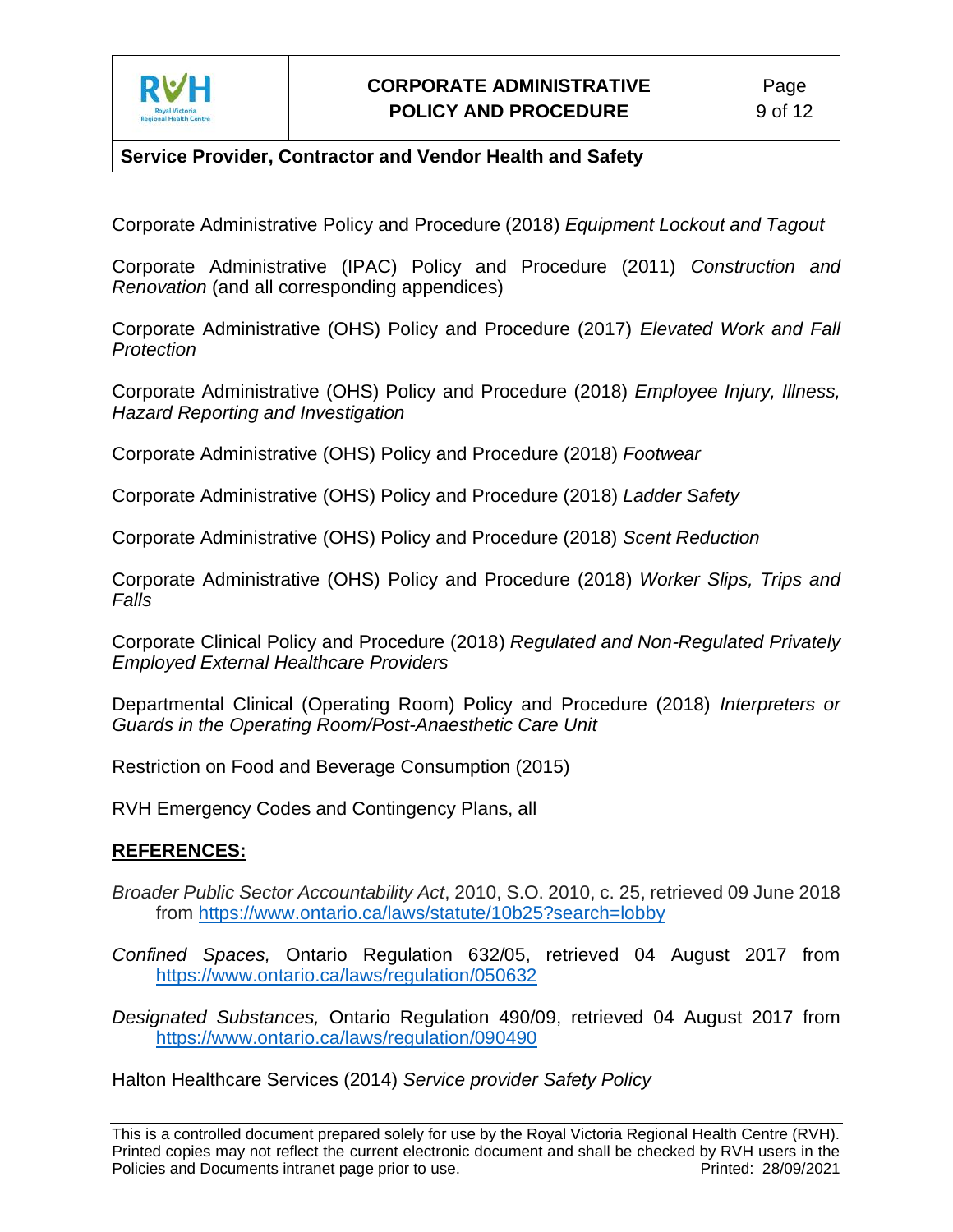

- *Health Care and Residential Facilities,* Ontario Regulation 67/93, retrieved 04 August 2017 from<https://www.ontario.ca/laws/regulation/930067>
- *Industrial Establishments,* R.R.O. 1990, Regulation 851, retrieved 04 August 2017 from <https://www.ontario.ca/laws/regulation/900851>
- *Noise,* Ontario Regulation 381/15, retrieved 04 August 2017 from <https://www.ontario.ca/laws/regulation/150381>
- *Occupational Health and Safety Act*, R.S.O. 1990, CHAPTER O.1, retrieved 04 August 2017 from<https://www.ontario.ca/laws/statute/90o01#BK87>
- Ontario Hospital Association, Emergency Preparedness, Tools and Resources, *Colour Codes Poster*, retrieved 21 August 2018 from
- [https://www.oha.com/Documents/Emergency%20Preparedness%20Colour%20Codes%](https://www.oha.com/Documents/Emergency%20Preparedness%20Colour%20Codes%20Poster.pdf) [20Poster.pdf](https://www.oha.com/Documents/Emergency%20Preparedness%20Colour%20Codes%20Poster.pdf)
- Quinte Healthcare Corporation (2013) *Service Provider Safety Rules*
- Sick Kids (2014) *Service provider Safety* Version 1
- Sunnybrook (2016) *Service provider HS Policy – Orientation Program*
- University Health Network (2014) *Policy and Procedure Manual: Occupational Health and Safety – Working at Heights and Fall Protection*.
- *Workplace Hazardous Materials Information System (WHMIS),* R.R.O. 1990, Regulation 860, retrieved 04 August 2017 from<https://www.ontario.ca/laws/regulation/900851>
- *X-Ray Safety,* R.R.O. 1990, Regulation 861, retrieved 04 August 2017 from <https://www.ontario.ca/laws/regulation/900861>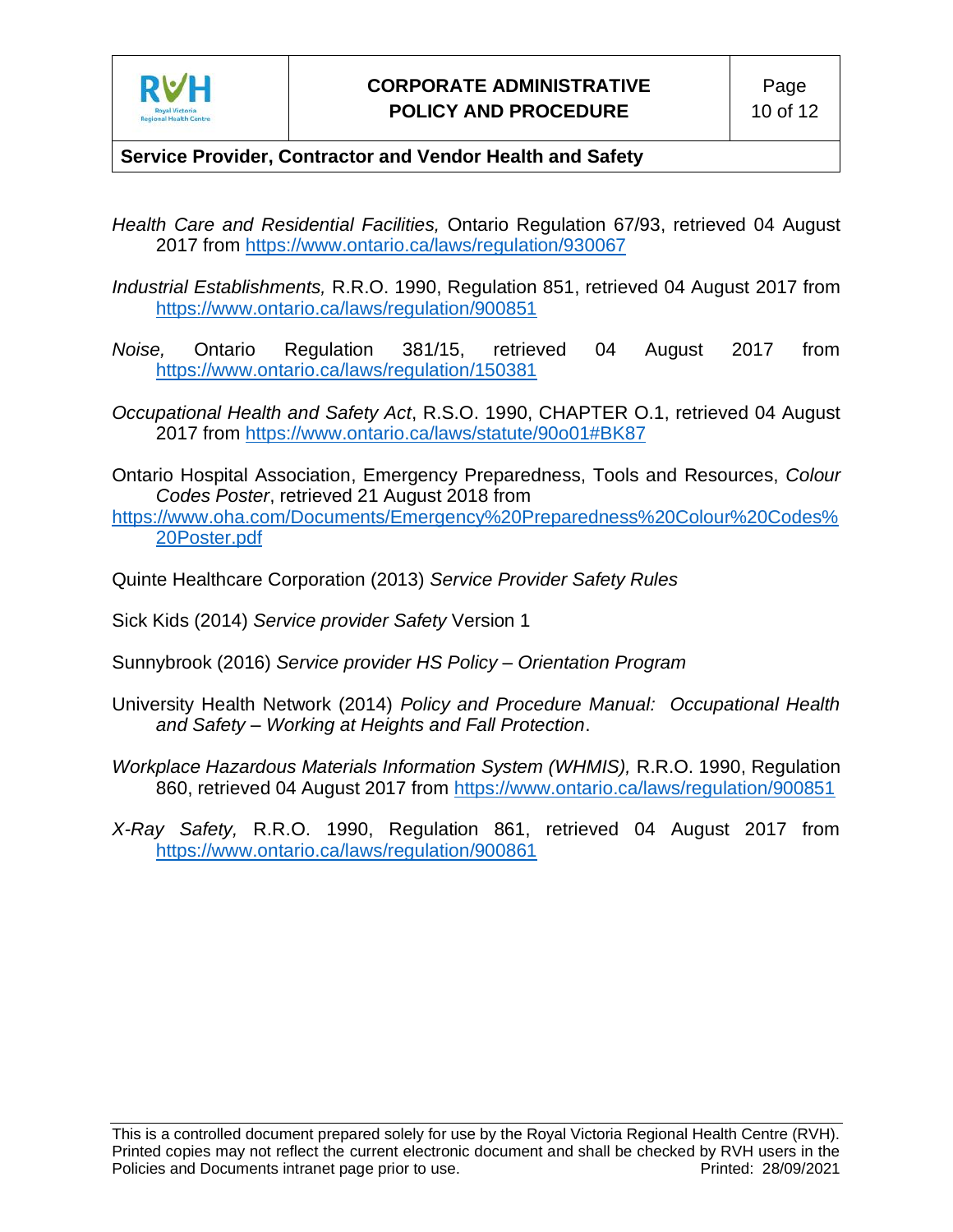

### **Appendix I: Safety, Security and Occupational Health Risk Algorithm**

The level of risk for service providers, contractors and vendors corresponds to their degree of interaction with patients. Their Safety, Security and Occupational Health Requirements (*Appendix II*) are based on that level of risk.



**HIGH:** Individuals entering occupied patient care areas AND providing direct hands-on care of those patients, learning how to provide hands-on care or otherwise engaging in up-close interaction with or work around patients. Any individuals entering full airborne isolation rooms.

**MEDIUM:** Individuals entering occupied patient care areas BUT only speaking with patients, observing care activities or working no closer than 2 m from the patient (with NO contact of any kind). Excludes airborne or airborne/contact rooms, regardless of the activities or interaction.

**LOW:** Individuals entering the hospital but NOT entering any occupied patient care areas.

This is a controlled document prepared solely for use by the Royal Victoria Regional Health Centre (RVH). Printed copies may not reflect the current electronic document and shall be checked by RVH users in the<br>Policies and Documents intranet page prior to use.<br>Printed: 28/09/2021 Policies and Documents intranet page prior to use.